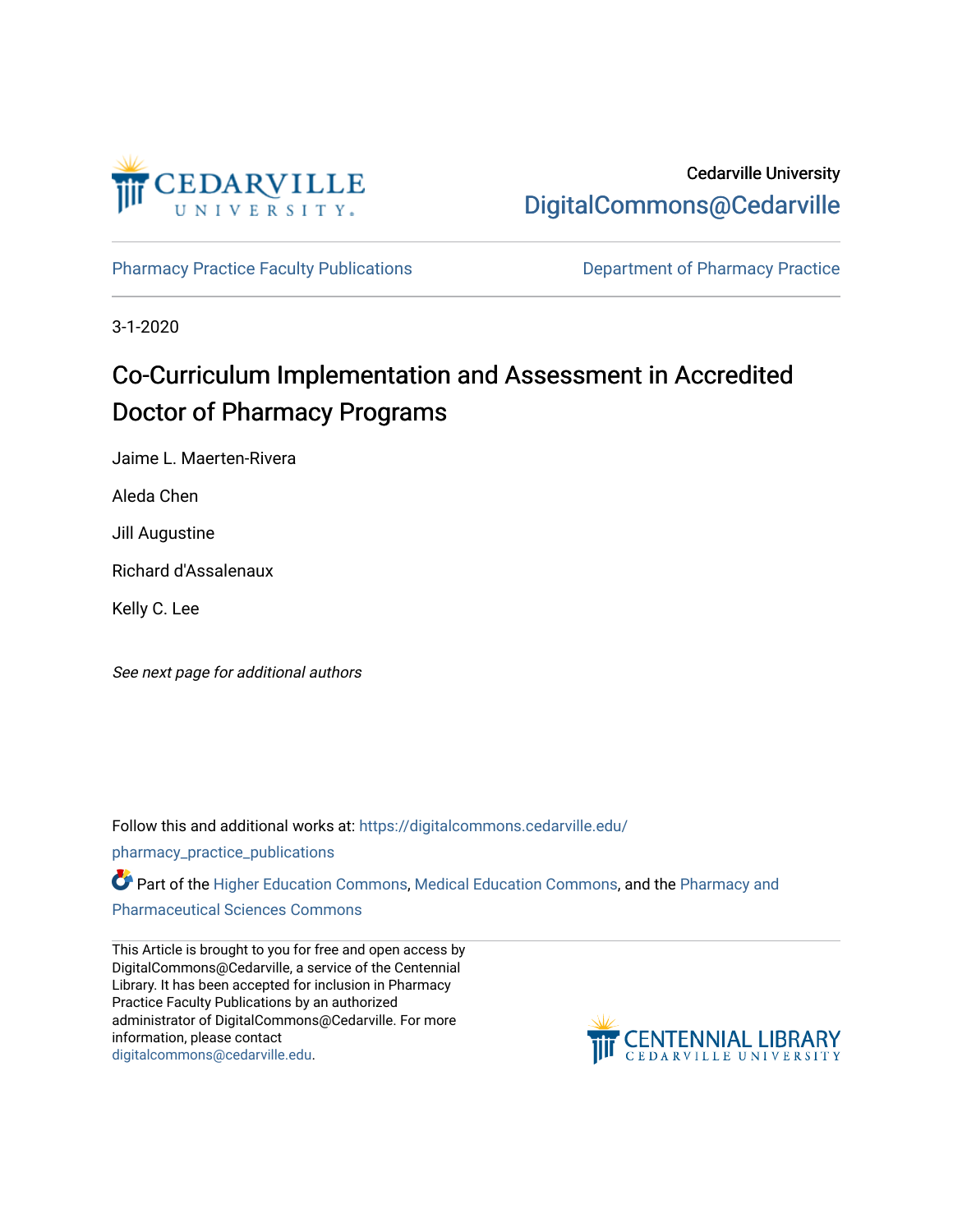#### Authors

Jaime L. Maerten-Rivera, Aleda Chen, Jill Augustine, Richard d'Assalenaux, Kelly C. Lee, Cameron C. Lindsey, Daniel R. Malcom, Laurie S. Mauro, Nina Pavuluri, Michael J. Rudolph, Siu Fun Wong, Jacqueline M. Zeeman, and Paula Zeszotarski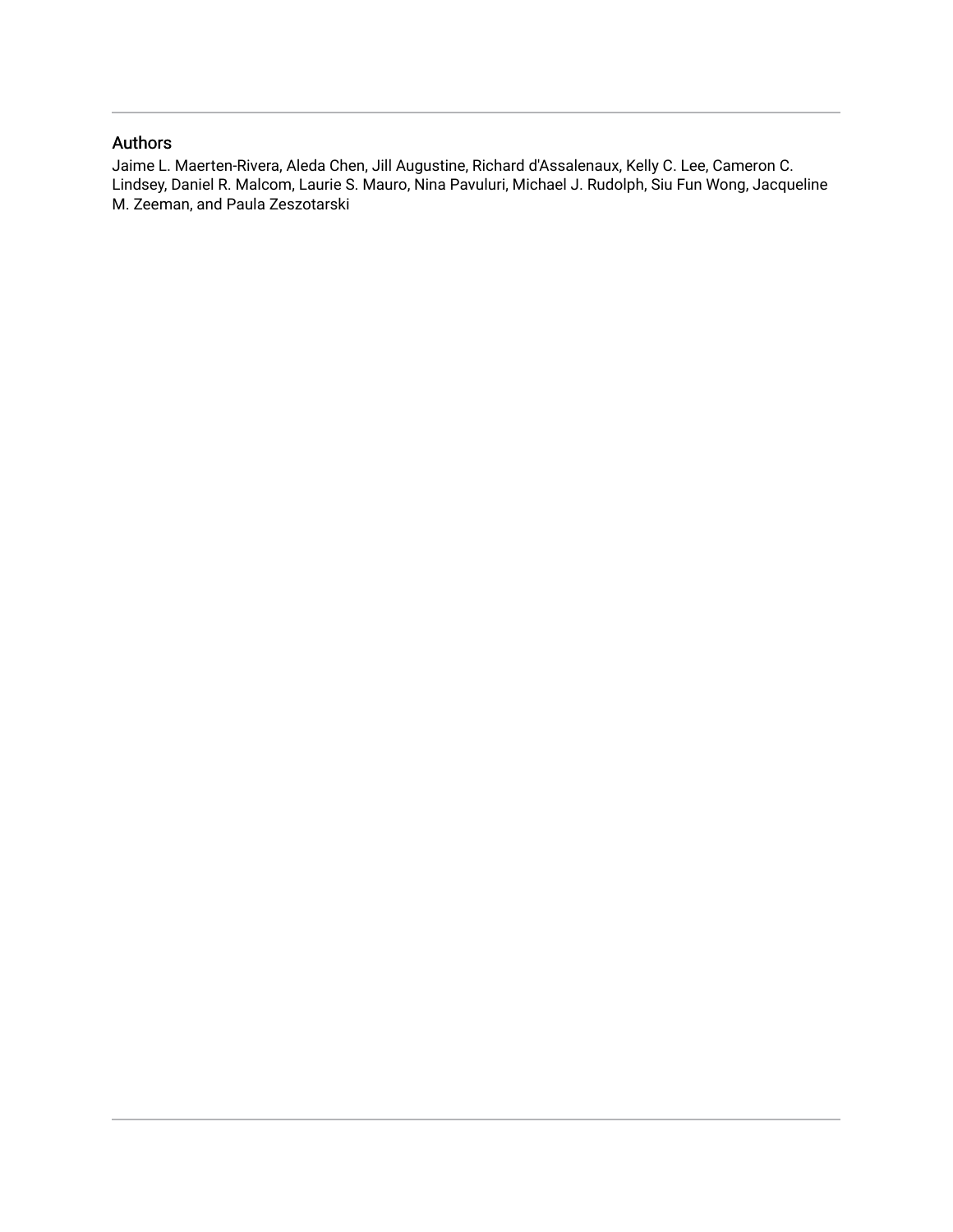# RESEARCH

# Co-Curriculum Implementation and Assessment in Accredited Doctor of Pharmacy Programs

Jaime L. Maerten-Rivera, PhD,<sup>a</sup> Aleda M.H. Chen, PharmD, PhD,<sup>b</sup> Jill Augustine, PharmD, PhD, MPH,<sup>c</sup> Richard d'Assalenaux, PharmD,<sup>d</sup> Kelly C. Lee, PharmD, MAS,<sup>e</sup> Cameron C. Lindsey, PharmD, MPH,<sup>f</sup> Daniel R. Malcom, PharmD,<sup>g,n</sup> Laurie S. Mauro, PharmD,<sup>h</sup> Nina Pavuluri, PhD,<sup>i</sup> Michael J. Rudolph, PhD,<sup>j</sup> Siu Fun Wong, PharmD,<sup>k</sup> Jacqueline M. Zeeman, PharmD,<sup>1</sup> Paula Zeszotarski, PhD<sup>m</sup>

- <sup>a</sup> State University of New York at Buffalo, School of Pharmacy and Pharmaceutical Sciences, Buffalo, New York
- <sup>b</sup> Cedarville University, School of Pharmacy, Cedarville, Ohio
- <sup>c</sup> Mercer University, College of Pharmacy, Atlanta, Georgia
- <sup>d</sup> West Coast University, School of Pharmacy, Los Angeles, California
- <sup>e</sup> University of California, Skaggs School of Pharmacy and Pharmaceutical Sciences, San Diego, La Jolla, California <sup>f</sup> University of Missouri-Kansas City, School of Pharmacy, Kansas City, Kansas
- <sup>g</sup> Sullivan University, College of Pharmacy and Health Sciences, Louisville, Kentucky
- h University of Toledo, College of Pharmacy and Pharmaceutical Sciences, Toledo, Ohio
- <sup>i</sup> Lake Erie College of Osteopathic Medicine, School of Pharmacy, Bradenton, Florida
- <sup>j</sup> University of Kentucky, Office of Strategic Planning & Institutional Effectiveness, Lexington, Kentucky
- <sup>k</sup> Chapman University, School of Pharmacy, Irvine, California
- <sup>1</sup> University of North Carolina at Chapel Hill, UNC Eshelman School of Pharmacy, Chapel Hill, North Carolina
- m Albany College of Pharmacy and Health Sciences, Albany, New York n Associate Editor, *American Journal of Pharmaceutical Education*, Arlington, Virginia
- 

Submitted February 20, 2019; accepted August 4, 2019; published March 2020.

Objective. To determine how accredited Doctor of Pharmacy programs implement and evaluate the cocurriculum requirement as mandated by the Accreditation Council for Pharmacy Education (ACPE). Methods. A survey was administered to all ACPE-accredited pharmacy programs to collect information regarding how co-curriculum models were being implemented, including types of activities, structure, learning outcomes, oversight, and assessment. The frequency of responses to items were presented to describe the general features of co-curriculum models.

Results. The types of co-curricular activities reported by programs were generally consistent, with the majority of programs categorizing these activities and allowing students to choose which they would engage in. Most respondents reported that the program mapped co-curricular activities to learning outcomes, primarily ACPE Standards 1-4. The structural oversight of the co-curriculum typically included a co-curriculum committee, subcommittee, or task force, and supporting offices. The most common offices/departments involved in the co-curriculum were assessment, student affairs/services, experiential education, and academic/curricular affairs. The most common assessments were reflections, selfassessment surveys, and checklists.

Conclusion. In most programs, implementation of the co-curriculum was a joint effort among various individuals, committees, and offices. Given the developing nature of programs, descriptive studies should be repeated to identify how programs develop and enhance co-curriculum models. The study results may be useful to members of the Academy when evaluating the current state of co-curriculum implementation and potential areas for program development.

Keywords: co-curriculum, co-curricular, assessment, accreditation, survey

Corresponding Author: Jaime Maerten-Rivera, State University of New York at Buffalo, School of Pharmacy and Pharmaceutical Sciences, 280 Kapoor Hall, Buffalo, NY 14214-8033. Tel: 716-645-1843. Email: [jmaerten@buffalo.edu](mailto:jmaerten@buffalo.edu)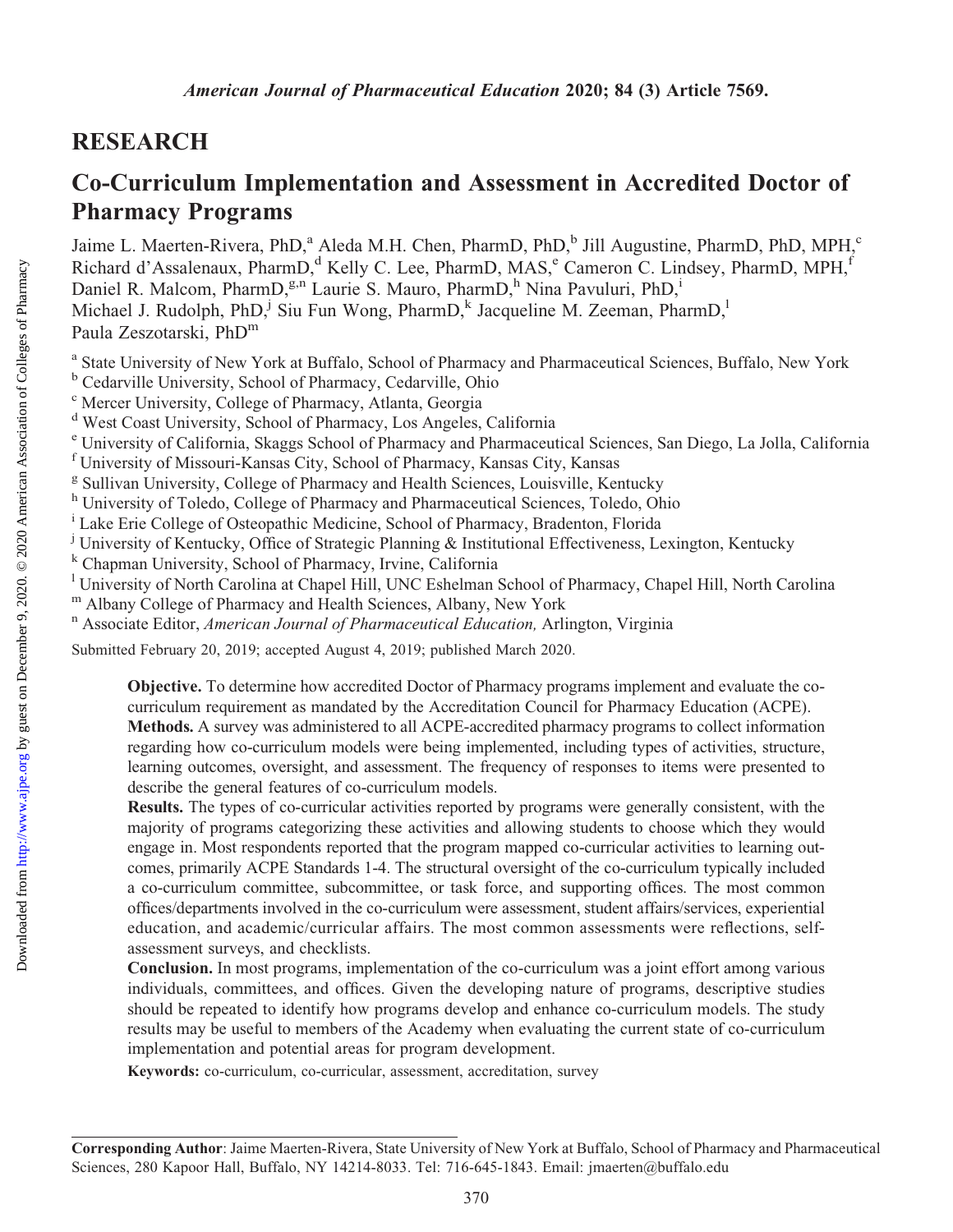### INTRODUCTION

Standards 2016 from the Accreditation Council for Pharmacy Education (ACPE) introduced a co-curriculum requirement for Doctor of Pharmacy (PharmD) programs.1 The "Guidance for Standards 2016" defines cocurricular activities as experiences that complement and advance what is taught in the formal didactic and experiential curricula.2 These experiences can encompass diverse activities and should be deliberate, intentional, and linked to the curriculum, particularly the educational outcomes of Standards 1-4, which are also the 2013 Center for the Advancement of Pharmacy Education (CAPE) Outcomes.1-3 While not all students have to complete the same activities, all students must engage in the co-curriculum to comply with the co-curriculum accreditation expectation. Furthermore, there is an expectation that programs demonstrate how co-curricular experiences advance learning.

Embracing ACPE's expectation that the co-curriculum complements the formal curriculum, recent AACP reports have highlighted the various challenges in developing, implementing, and assessing curriculum models that embrace effective educational models. The 2011-2012 Argus Commission commented on the "lock step curricula" that existed and outlined the need for disruptive innovation in pharmacy education.<sup>4</sup> The 2012-2013 Argus Commission report stated that students want learning experiences that meet their educational and personal needs, including both on- and off-campus offerings.<sup>5</sup> The co-curriculum is one opportunity to provide such learning opportunities to students that may be more flexible, customizable, and individualized than the formal curriculum while augmenting their didactic and experiential learning. This type of flexible learning can provide "students choice in the pace, place, and mode of learning," thus empowering them to exercise self-awareness, reflection, and life-long learning skills.<sup>6</sup>

While the co-curriculum may offer benefits to the student learning experience, the requirement has prompted significant conversation within the Academy regarding how to structure co-curriculum models, including strategies for implementation, types of activities to include, and number of activities or hours needed. Articles outside of pharmacy education have attempted to define the term "co-curricular," usually by clarifying the definition of extracurricular.<sup>7-9</sup> The Glossary of Education Reform states that co-curricular activities are an "...extension of the formal learning experiences in a course or academic program, while extracurricular activities may be offered or coordinated by a school, but may not be explicitly connected to academic learning."8 While the ACPE co-curriculum requirement may be relatively new.

the broader idea of experiences outside the traditional didactic and experiential components that contribute to overall student learning is not. Many programs have traditionally contained a combination of classroom (didactic) teaching, experiential learning, and unstructured activities, including participation in local health fairs, national organization meetings, and student-led extracurricular events. These unstructured activities can be important in the learning process as they can develop and reinforce student learning.<sup>10-14</sup> However, because the ACPE requirements were not prescriptive in nature, it remains to be seen whether the definitions available from higher education literature (and inclusion of previously termed "extracurricular activities") align in a broader sense with the intent of ACPE for cocurriculum to be incorporated into pharmacy programs.

While existing pharmacy curricula likely have offered and continue to offer numerous extracurricular activities, programs must now decide how to address the co-curriculum requirement set forth by ACPE. Patel and colleagues outlined two potential ways to incorporate cocurricular activities into the existing curricula.<sup>15</sup> The first is to modify existing extracurricular structures, while the second is to develop a new model that meets the program's specific needs. Several studies have described and evaluated how existing curricula were adapted as cocurriculum models.<sup>11-13</sup> Regardless of the approach, there are common concerns that need to be addressed. Patel and colleagues suggest that one way to address the lack of concrete guidance on a definition for co-curriculum is that programs embed components of the co-curriculum, including its purpose, personnel involved, and activities, into the definition itself.<sup>15</sup> Studies in pharmacy to date have explored a number of areas related to co-curriculum. Some studies have described co-curriculum mapping in the context of curricular outcomes.<sup>14,16</sup> Other studies have described and assessed an institution's co-curriculum model. $^{11-13}$  As part of a national survey examining leadership development, Ross and colleagues included a question asking respondents to document the types of cocurricular activities they offered related to leadership.17

The purpose of this study was to assess how cocurriculum models are being implemented, including types of activities, structure, learning outcomes, oversight, and assessment in ACPE-accredited pharmacy programs.

#### METHODS

A survey was developed by a working group from the American Association of Colleges of Pharmacy (AACP) Assessment Special Interest Group (SIG) to collect information related to how the co-curriculum requirement was being addressed by pharmacy programs accredited by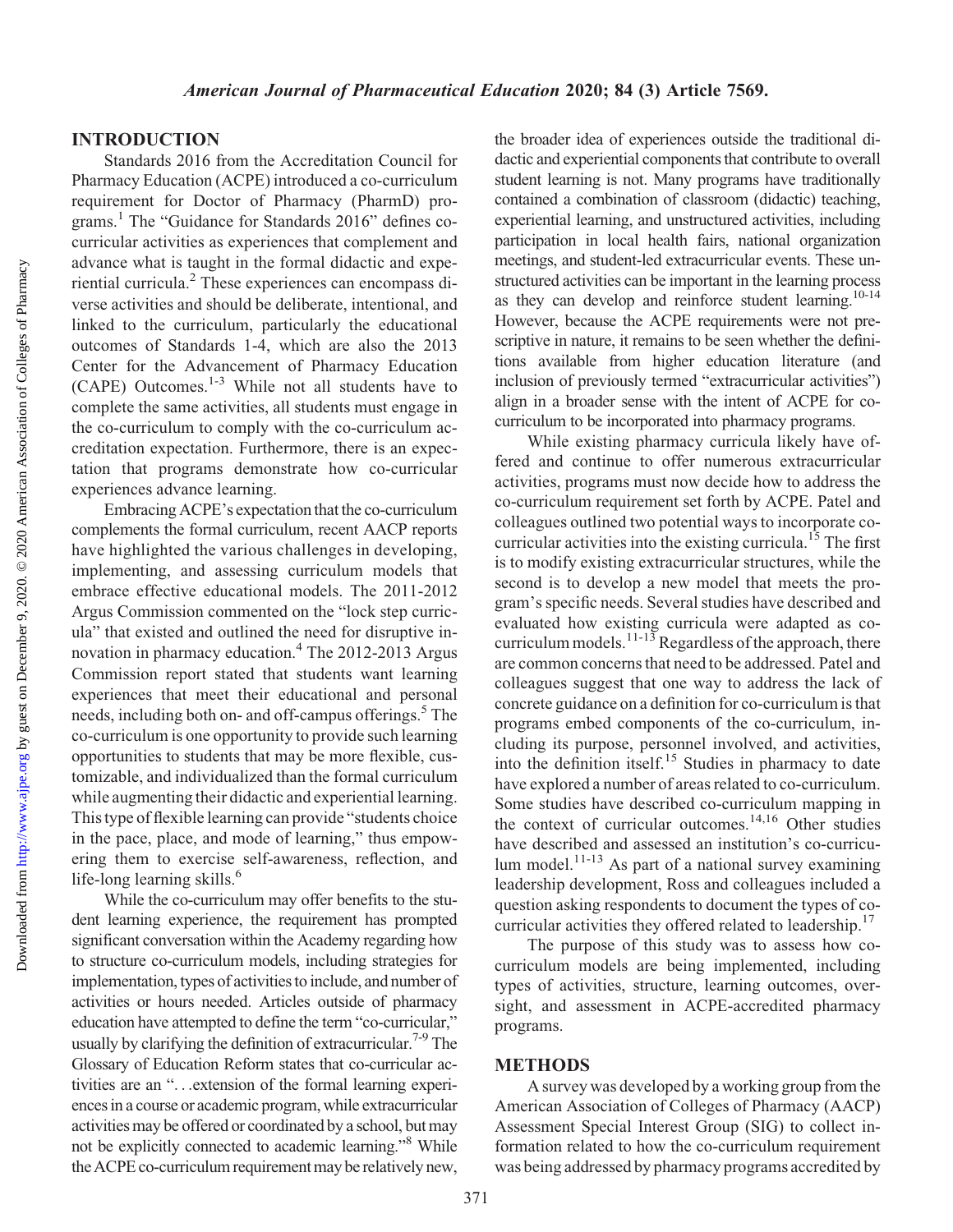ACPE. The survey was administered to programs from February through May 2018. The survey instrument was constructed by a working group of assessment leaders from 13 pharmacy programs, and went through several iterations before being finalized. Items were included to gather information about the co-curriculum model used, including activities, structural characteristics, learning outcomes, oversight, and assessment. The survey was administered electronically through Qualtrics, Version 2015 (Provo, UT). The survey instrument is available upon request from the corresponding author. The Cedarville University Institutional Review Board deemed this study exempt in February 2018.

A list of prospective participants was obtained from the AACP Roster of Faculty and Professional Staff.<sup>18</sup> All those in the directory who indicated having responsibility over assessment and were AACP members were identified. If more than one person was listed, the individual with the highest rank was selected. An e-mail was sent to these prospective participants that provided a brief overview of the research and an invitation to complete the survey. The primary contact was encouraged to solicit input from others at the school with knowledge of the cocurriculum model. To allow feedback from others, a document version of the survey was attached to the e-mail, along with the link to complete the survey online. Reminder emails were sent to nonrespondents at two, four, and eight weeks. Prospective participants who had not responded after eight weeks were contacted by phone by one of the investigators and asked to complete the survey using the online link.

Institutional demographic data (ie, year founded, institution type, cohort size for academic year 2017-2018, and whether the most recent ACPE accreditation review was focused or comprehensive) were obtained from AACP and ACPE.<sup>19,20</sup> These data were merged with the co-curriculum survey responses. The survey respondents' programs were compared to the target population of all ACPE-accredited programs. The main purpose of the institutional demographic data was to demonstrate that the sample of respondents was similar to the population. Trends were examined between programs of different backgrounds (ie, ACPE accreditation review before 2016 vs after, cohort size). However, there were no clear patterns or differences. Furthermore, the analyses were complex for a number of reasons (eg, select all that apply responses). We determined that the data could be best used to describe the current landscape of co-curriculum models across all accredited programs.

Respondents were not required to complete all survey questions for their information to be included in the dataset. Thus, all valid responses were included in the analysis. Some items were "select all that apply" to capture potential diversity in approach to addressing the cocurriculum. The survey used general terminology (ie, activities that fit a category or "bucket") and did not provide examples of possible responses. This was done to ensure we captured a broad understanding of how models were set up. Some item responses were open-ended or partially open-ended, and respondents were asked to elaborate when they selected "other." For these items, we created codes based on the common responses. These codes have been distinguished from the response options available to respondents using superscripts in the results tables. Data analysis consisted of descriptive statistics using SPSS, Version 21 (IBM, Armonk, NY).

### RESULTS

Of the 143 pharmacy programs contacted, 107 completed the survey for a response rate of 74.8%. A comparison of the background information provided by the programs and the data available for all ACPEaccredited programs is presented in Table 1. The responding programs were similar to other ACPEaccredited programs with regard to year founded, institution type, program cohort size, and timing of their most recent focused or comprehensive ACPE review.

The data collected on the patient care and non-patient care activities included in co-curriculum models are presented in Table 2. The vast majority of programs indicated that the patient care activities listed were included in their co-curricular model. The most common patient care co-curricular activities included public health outreach (99.1%) and public education events (94.4%). There was more variation (22.4%-92.5%) in the nonpatient care activities included as part of the co-curriculum model. The most common non-patient care co-curricular activities were legislative advocacy (92.5%), leadership/ professional service (91.6%), and professional education or meeting attendance (90.7%).

The structural characteristics of co-curriculum models reported by respondents are presented in Table 3. Most programs reported co-curriculum models as optional activities outside of the formal curriculum (65.4%) and/or programmatic requirements distinct from coursework (57.0%). Other programs have adopted co-curriculum models as part of the advising process (36.4%), the experiential program (35.5%), didactic courses (23.4%), and/or a standalone co-curriculum course (21.5%). Many programs described the model used as a combination of pre-specified activities, a list of activities that fit into a category or "bucket," or individual plans based on educational outcomes. A substantial portion of programs (40.2%) responded that co-curricular activities counted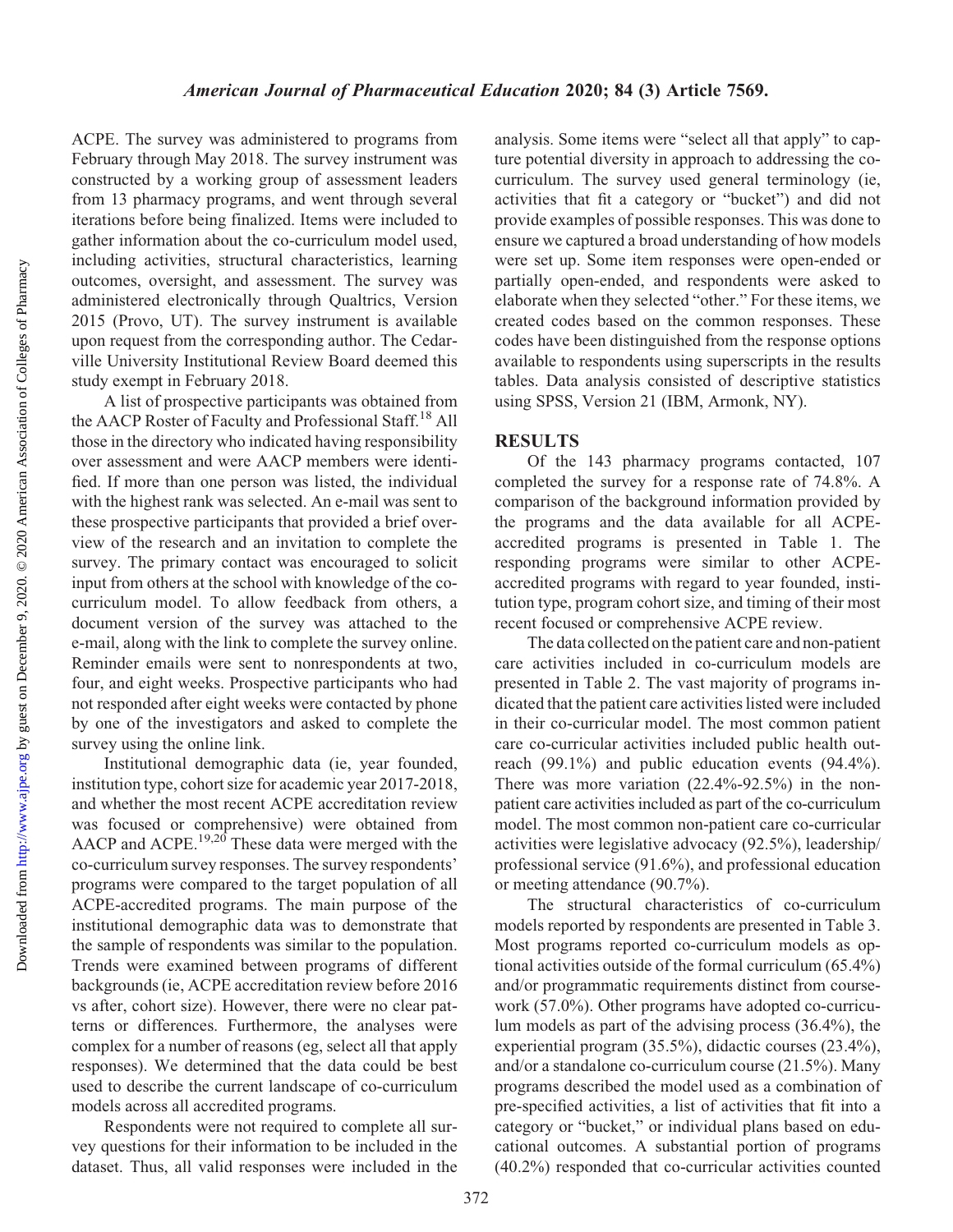<http://www.ajpe.org>

Downloaded from

### American Journal of Pharmaceutical Education 2020; 84 (3) Article 7569.

| Table 1. Statistical Information on ACPE-Accredited Doctor of Pharmacy Programs Represented in a Survey of Co-Curriculum |  |  |  |  |  |
|--------------------------------------------------------------------------------------------------------------------------|--|--|--|--|--|
| Implementation                                                                                                           |  |  |  |  |  |

|                                                                  |                                        | <b>All ACPE-Accredited Pharmacy Programs</b> |
|------------------------------------------------------------------|----------------------------------------|----------------------------------------------|
| <b>Item</b>                                                      | Programs in Study (N=107), No. $(\%$ ) | $(N=143)$ , No. $(\frac{9}{6})$              |
| Year founded                                                     |                                        |                                              |
| 1900 or earlier                                                  | 31(29.0)                               | 37(25.9)                                     |
| 1901-1940                                                        | 19(17.8)                               | 26(18.2)                                     |
| 1941-1980                                                        | 7(6.5)                                 | 11(7.7)                                      |
| 1981-2000                                                        | 9(8.4)                                 | 13(9.1)                                      |
| 2001-2010                                                        | 27(25.2)                               | 36(25.2)                                     |
| 2011-present                                                     | 13(12.1)                               | 19(13.3)                                     |
| Unknown                                                          | 1(0.9)                                 | 1(0.7)                                       |
| <b>Institution Type</b>                                          |                                        |                                              |
| Public                                                           | 52 $(48.6)$                            | 69 (48.2)                                    |
| Private                                                          | 55 (51.4)                              | 74 (51.8)                                    |
| Academic year 2017-2018 cohort size                              |                                        |                                              |
| 50 or less                                                       | 6(5.7)                                 | 11(8.0)                                      |
| 51-75                                                            | 21(20.0)                               | 26(18.7)                                     |
| 76-100                                                           | 25(23.8)                               | 37(26.6)                                     |
| 101-150                                                          | 29(27.6)                               | 36(25.9)                                     |
| 151-200                                                          | 13(12.4)                               | 18(13.0)                                     |
| More than 200                                                    | 11(10.5)                               | 11(8.0)                                      |
| Not available                                                    | 2(1.9)                                 | 4(3.7)                                       |
| Most recent ACPE accreditation review (focused or comprehensive) |                                        |                                              |
| 2012-2015                                                        | 41 $(38.3)$                            | 51 (35.9)                                    |
| 2016-2018                                                        | 65 (60.7)                              | 91(64.1)                                     |
| Missing                                                          | $1(0.9)^a$                             | 1(0.6)                                       |
| Program structure <sup>b</sup>                                   |                                        |                                              |
| 3 years didactic $+1$ year experiential                          | 79 (73.8)                              |                                              |
| 2 years didactic $+$ 2 years experiential                        | 5(4.7)                                 |                                              |
| 3 years, year-round accelerated                                  | 10(9.3)                                |                                              |
| 0-6 program, direct entry                                        | 7(6.5)                                 |                                              |
| Other                                                            | 6(5.6)                                 |                                              |

Abbreviations: ACPE=Accreditation Council for Pharmacy Education<br><sup>a</sup> One institution that responded to the survey is located outside of the US and is not accredited by ACPE

<sup>b</sup> This information was obtained from the survey for the study sample but was not available at the national level

toward course credit. Most programs categorized activities by experience setting or type (26.2%) or by desired competencies (58.9%).

The learning outcomes or competencies, if any, to which co-curricular activities were mapped by the program and students are presented in Table 4. While a minority of respondents (20.6%) reported that the program did not map co-curricular activities to learning outcomes, the majority (79.4%) reported that their program did map co-curricular activities to at least one set of learning outcomes. Also, 55.1% reported that their program did not require students to map activities to outcomes. In both groups, the most common outcomes used for mapping were ACPE Standards 1-4 (ie, 2013 CAPE Outcomes) followed by institutional or program learning outcomes.

The data collected regarding co-curriculum oversight, including the committee and administrative structure for co-curriculum models are presented in Table 5. Most programs (63.5%) reported having a co-curriculum committee, subcommittee, ortask force (ad-hoc or standing), or both. Most respondents (71.0%) identified a primary office or department as being responsible for the co-curriculum at their school. However, 18.7% reported "other" as an option and were recoded to having shared responsibility based on their text response stating this. The most common offices or departments listed as having primary responsibility and supporting offices can be found in Table 5. Of the 91 programs that reported categorizing co-curricular activities, the final categorical determination of an activity was most commonly performed by a committee (36.4%), the director of co-curriculum (20.6%), and/or another administrator (20.6%).

Documentation and assessment methods used in cocurriculum models are presented in Table 6. The survey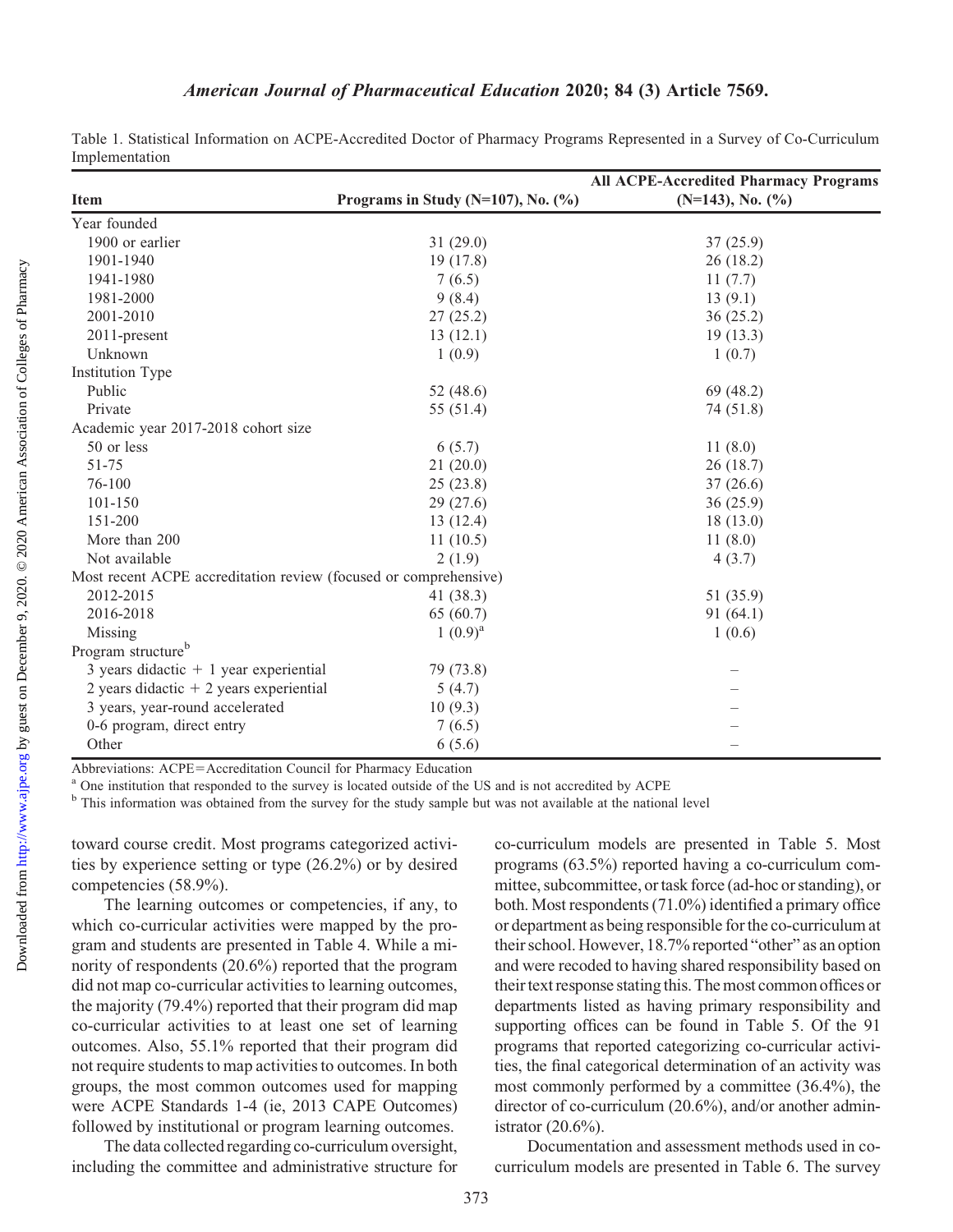Table 2. Patient Care and Non-Patient Care Co-Curricular Activities Reported by ACPE-Accredited Doctor of Pharmacy Programs  $(N=107)$ 

| <b>Item</b>                                                                                                                                                                                                                                                          | No. $(\%)$ |
|----------------------------------------------------------------------------------------------------------------------------------------------------------------------------------------------------------------------------------------------------------------------|------------|
| Which patient care activities are included as co-curriculum                                                                                                                                                                                                          |            |
| experiences? <sup>a</sup>                                                                                                                                                                                                                                            |            |
| Public health outreach (eg, flu clinics, health<br>fairs)                                                                                                                                                                                                            | 106(99.1)  |
| Public education events (eg, poison control<br>talks, brown bag events)                                                                                                                                                                                              | 101 (94.4) |
| Interprofessional education/collaboration<br>(patient-care related)                                                                                                                                                                                                  | 90 (84.1)  |
| Cultural competency, sensitivity, or diversity<br>seminars or activities (patient-care related)                                                                                                                                                                      | 83 (77.6)  |
| Medical missions, missional service                                                                                                                                                                                                                                  | 80 (74.8)  |
| Which non-patient care activities are included as co-                                                                                                                                                                                                                |            |
| curriculum experiences? <sup>a</sup>                                                                                                                                                                                                                                 |            |
| Legislative advocacy                                                                                                                                                                                                                                                 | 99 (92.5)  |
| Leadership/professional service (eg,<br>organization positions, committees, event<br>organizers)                                                                                                                                                                     | 98 (91.6)  |
| Professional education or meeting attendance<br>(eg, continuing education, professional<br>conferences)                                                                                                                                                              | 97 (90.7)  |
| Seminar series on professional development<br>(eg, residencies, career paths,<br>interviewing)                                                                                                                                                                       | 86 (80.4)  |
| Health-related community service or<br>philanthropy (eg, Bone Marrow Donor<br>Registry, Breast Cancer Walk)                                                                                                                                                          | 76 (71.0)  |
| Cultural competency, sensitivity, or diversity<br>seminars or activities (non-patient-care<br>related)                                                                                                                                                               | 74 (69.2)  |
| Entrepreneurship/innovation (eg, research<br>activities, independent study)                                                                                                                                                                                          | 71 (66.4)  |
| Non-health related community service or<br>philanthropy (eg, Habitat for Humanity,<br>Feeding America)                                                                                                                                                               | 64 (59.8)  |
| Interprofessional education/collaboration<br>(non-patient care related)                                                                                                                                                                                              | 63 (58.9)  |
| Training/certifications (eg, Bloodborne<br>Pathogens, Basic Life Support Health<br>Insurance Portability and Accountability<br>Act, American Pharmacists Association<br>Immunization Delivery, American<br>Pharmacists Association Medication<br>Therapy Management) | 51 (47.7)  |
| Medical terminology in another language (eg,<br>Spanish) courses                                                                                                                                                                                                     | 24 (22.4)  |
| Competition participation <sup>b</sup>                                                                                                                                                                                                                               | 1(0.9)     |

<sup>a</sup> Item instructed respondent to "select all that apply"

<sup>b</sup> Code created based on text responses to "Other"

Table 3. Structural Characteristics of Co-Curriculum Models Used in ACPE-Accredited Doctor of Pharmacy Programs  $(N=107)$ 

| <b>Item</b>                                                                      | No. $(\%)$ |
|----------------------------------------------------------------------------------|------------|
| The co-curriculum is implemented as a part of: a                                 |            |
| Optional activities outside of the formal<br>curriculum                          | 70 (65.4)  |
| Programmatic requirements needed for                                             | 61(57.0)   |
| progression or graduation separate from<br>coursework options previously listed  |            |
| Advising process                                                                 | 39 (36.4)  |
| Experiential program                                                             | 38 (35.5)  |
| Didactic course(s) other than capstone or<br>standalone course                   | 25(23.4)   |
| Standalone co-curriculum course                                                  | 23(21.5)   |
| Capstone course(s)                                                               | 10(9.3)    |
| Select the model that best describes your co-<br>curriculum at your institution: |            |
| (1) Students complete pre-specified activities                                   | 6(5.6)     |
| (2) Students choose from a list of activities<br>that fit a category or "bucket" | 24 (22.4)  |
| (3) Students develop their individual plans<br>based on learning outcomes        | 20(18.7)   |
| Combination of $(1)$ and $(2)$                                                   | 41 (38.3)  |
| Combination of $(1)$ and $(3)a$                                                  | 1(0.9)     |
| Combination of $(2)$ and $(3)^{a}$                                               | 3(2.8)     |
| Combination of $(1)$ , $(2)$ , and $(3)^{b}$                                     | 2(1.9)     |
| Other Combination <sup>b</sup>                                                   | 5(4.7)     |
| No requirements                                                                  | 5(4.7)     |
| Do any co-curricular activities count toward<br>course credit?                   |            |
| Yes                                                                              | 43 (40.2)  |
| No                                                                               | 63 (58.9)  |
| Missing                                                                          | 1(0.9)     |
| Does your institution categorize co-curricular<br>activities?                    |            |
| Yes, by experience setting or type                                               | 28 (26.2)  |
| Yes, by desired competencies                                                     | 63 (58.9)  |
| No                                                                               | 16(15.0)   |

<sup>a</sup> Item was select all that apply

<sup>b</sup> Code created based on text responses to "Other"

asked how activity completion was being tracked, with the option to select all that apply. Although seven (6.5%) programs responded that they were not tracking co-curriculum activity, most schools used a combination of at least two of the following: self-assessment or reflection, an accounting of the activities completed, number or hours of activities, and/or development in learning outcomes. Manny programs reported using technology to assist with compiling or assessing student work in the cocurriculum model and providing feedback to students.

In addition to the data presented in the tables, the survey also asked in which professional year students had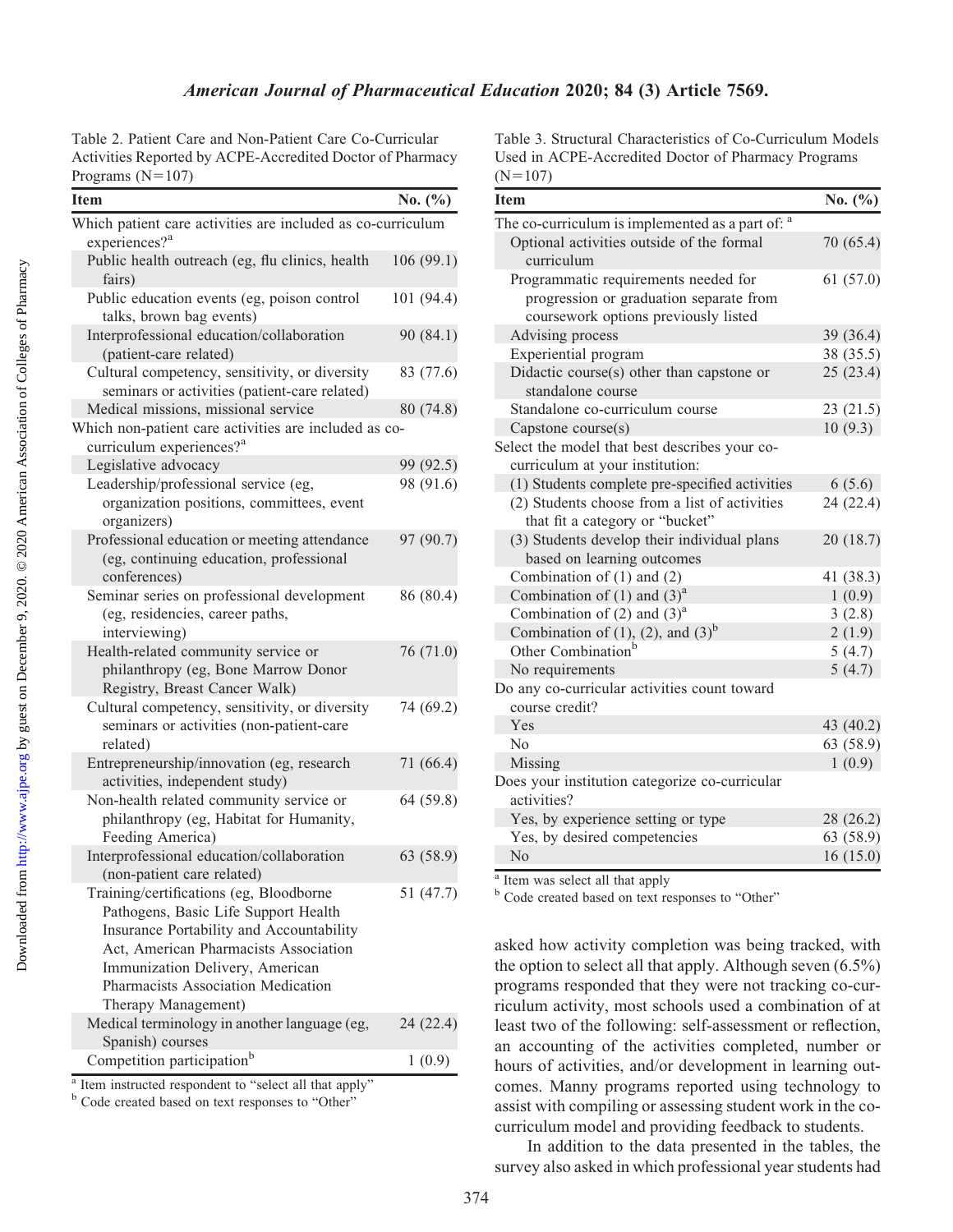## American Journal of Pharmaceutical Education 2020; 84 (3) Article 7569.

| Table 4. Learning Outcomes Used to Map Co-Curricular Activities Reported by ACPE-Accredited Doctor of Pharmacy Programs |  |  |  |
|-------------------------------------------------------------------------------------------------------------------------|--|--|--|
| $(N=107)$                                                                                                               |  |  |  |

| Responses <sup>a</sup>                                                                                                             | Program <sup>b</sup> No. $(\% )$ | Students <sup>c</sup> No. $(\%$ |
|------------------------------------------------------------------------------------------------------------------------------------|----------------------------------|---------------------------------|
| ACPE <sup>d</sup> Standards 1-4 or CAPE <sup>e</sup> Outcomes                                                                      | 81 (75.7)                        | 37(34.6)                        |
| Institutional/program learning outcomes                                                                                            | 43 $(40.2)$                      | 18(16.8)                        |
| ACPE <sup>d</sup> Standards 2016: Standard 11<br>(Interprofessional Education)                                                     | 32(29.9)                         | 9(8.4)                          |
| Interprofessional Education Collaborative (IPEC)<br>Core Competencies for Interprofessional<br>Collaborative Practice: 2016 Update | 26(24.3)                         | 6(5.6)                          |
| Entrustable Professional Activities (EPAs)                                                                                         | 21(19.6)                         | 4(3.7)                          |
| Pharmacist Patient Care Process (PPCP)                                                                                             | 18(16.8)                         | 4(3.7)                          |
| Individual learning outcomes <sup>d</sup>                                                                                          | 0(0.0)                           | 4(3.7)                          |
| Program does not map/link to any outcomes                                                                                          | 22(20.6)                         | 59 (55.1)                       |

Abbreviations: ACPE=Accreditation Council for Pharmacy Education, CAPE=Center for the Advancement of Pharmacy Education <sup>a</sup> Item was select all that apply

b Program refers to programs that reported having staff and/or faculty map co-curricular activities to learning outcomes

<sup>c</sup> Student refers to programs that reported having students self-map their co-curricular activities to learning outcomes

<sup>d</sup> Code created based on text responses to "Other"

co-curricular requirements, how completion of the requirements was tracked, and the number of times the requirements were assessed within each professional year. As most programs (73.8%) reported having a curriculum consisting of three years of didactic instruction and one year of experiential learning, only programs with this configuration were included in the following analysis. Most of these programs reported having a co-curricular requirement in the first professional year (91.1%), second professional year (89.9%), and third professional year (88.6%). However, only 50.6% reported having a cocurricular requirement in the fourth professional year. Consistent across all four years, most programs monitored student completion of co-curricular requirements by tracking activities (60%-67.5%) or tracking hours or activities (22.5%-28.6%). A smaller proportion of programs (7.5%-10.0%) reported tracking completion of requirements using hours only. The assessment used in co-curriculum models was most commonly reported as occurring once per semester (approximately 40%), though multiple times per semester and once per year were each reported by nearly 25% of respondents.

The survey asked respondents to select all of the measures used in the co-curriculum model at the time of the survey as well as those measures that the program planned to use in the next 12 months (Table 7). Five programs (4.7%) reported that no assessment was used or planned.

#### DISCUSSION

Interestingly, a universally accepted definition of cocurriculum and an optimal model for the implementation

of the co-curriculum requirement from ACPE are currently not available within pharmacy education. In this study, we have described how co-curriculum models are characterized and being implemented by pharmacy programs, which provides further information about how programs are defining co-curriculum. This is the first study within pharmacy education to evaluate co-curriculum model characteristics among ACPE-accredited programs.

The types of co-curricular activities reported by programs were relatively consistent and aligned with the list of examples of co-curricular experiences provided in the Guidance to Standards 2016 from  $ACPE<sup>1</sup>$  A number of studies from a variety of institutions have reported similar activities as a part of their co-curriculum models.<sup>11-13</sup> In our study, more than  $90\%$  of programs reported public health outreach, public education events, legislative advocacy, and professional meeting attendance as co-curricular activities. These types of activities, which align closely with expected components of didactic and experiential curricula, were likely already taking place prior to the co-curriculum requirement as extracurricular or course activities. Thus, when developing the co-curriculum model, these activities were probably easily incorporated. Interprofessional education or collaboration was reported as a co-curricular patient care activity by over 75% of the programs and as a non-patientcare activity by nearly 60% of the programs in our study. The prevalence of programs opting to include these as cocurricular activities reflect ACPE Standards 2016, which have placed significant emphasis on interprofessional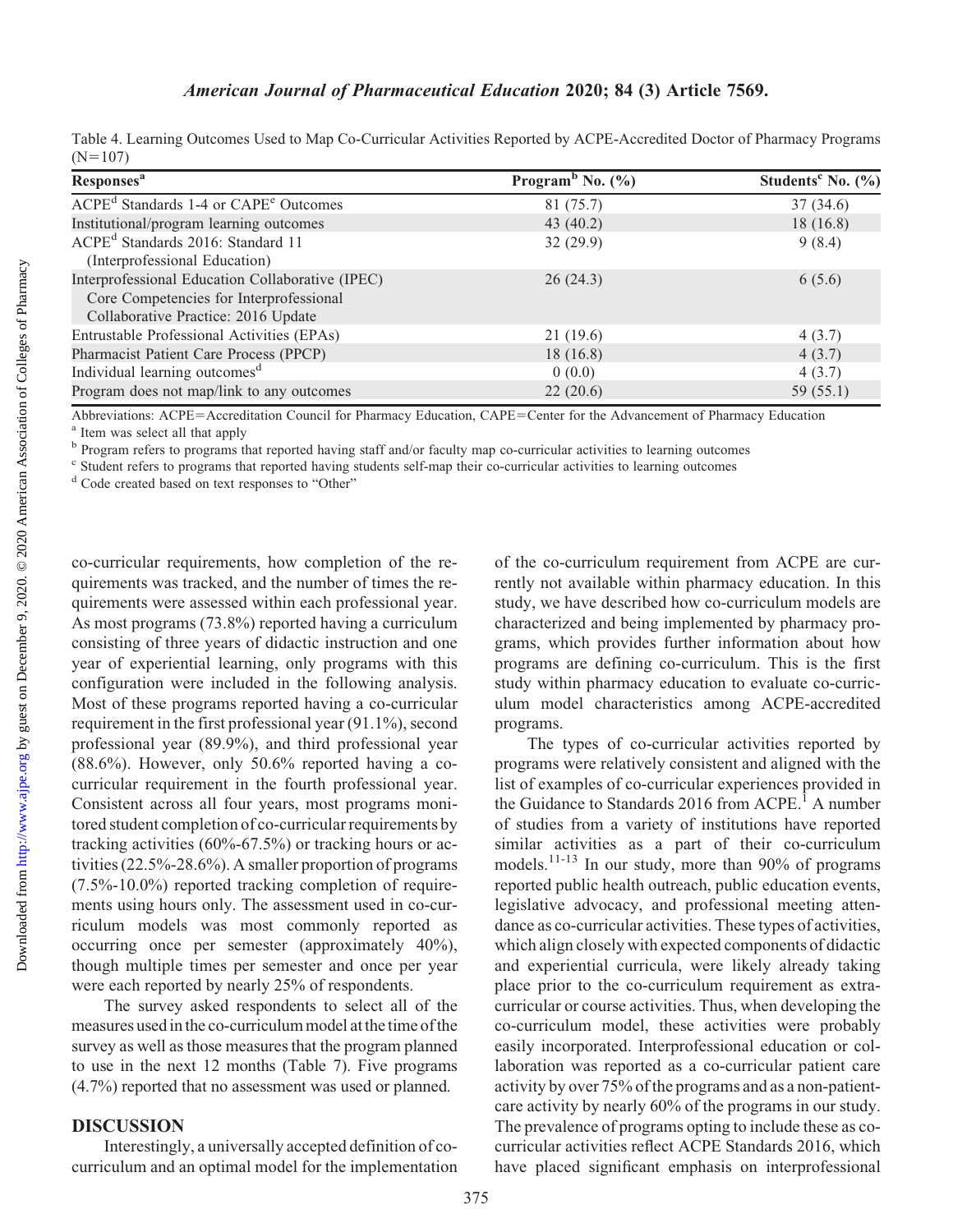Table 5. Co-Curricular Oversight Reported by ACPE-Accredited Doctor of Pharmacy Programs  $(N=107)$ 

| $\alpha$<br>$110$ stand $(1)$                                            |             |
|--------------------------------------------------------------------------|-------------|
| <b>Item</b>                                                              | No. $(\% )$ |
| Program has a standing co-curriculum                                     |             |
| committee/subcommittee:                                                  |             |
| No committee, subcommittee or task force                                 | 38 (35.5)   |
| Ad-hoc co-curriculum committee/                                          | 44 $(41.1)$ |
| subcommittee/task force (specifically                                    |             |
| formed for this purpose only)                                            |             |
| Standing co-curriculum committee/                                        | 23(21.5)    |
| subcommittee/task force                                                  |             |
| Both standing co-curriculum committee and                                | 1(0.90)     |
| ad-hoc co-curriculum committee                                           |             |
| No response selected                                                     | 1(0.90)     |
| What office/department is primarily responsible                          |             |
| for co-curriculum?                                                       |             |
| Student affairs/services                                                 | 27(25.2)    |
| Academic/curricular affairs                                              | 21(19.6)    |
| Shared responsibility <sup>a</sup>                                       | 20(18.7)    |
| Assessment                                                               | 11(10.3)    |
| Experiential education                                                   | 7(6.5)      |
| No office responsibility assigned for                                    | 6(5.6)      |
| co-curriculum <sup>a</sup>                                               |             |
| Committee/task force <sup>a</sup>                                        | 5(4.7)      |
| Professional affairs <sup>a</sup>                                        | 3(2.8)      |
| Position title responsible <sup>a</sup> (eg, director of                 | 2(1.9)      |
| co-curriculum)                                                           |             |
| Yet to be determined/in transition <sup>a</sup>                          | 3(2.8)      |
| Other (not enough information)                                           | 2(1.9)      |
| What additional offices support (eg, record keeping, support             |             |
| implementing activities, tracking hours) the co-curriculum? <sup>b</sup> |             |
| Assessment                                                               | 48 (44.9)   |
| Student affairs/services                                                 | 44 (41.1)   |
| Experiential education                                                   | 43 (40.2)   |
| Academic/curricular affairs                                              | 33 (30.8)   |
| Position title responsible <sup>a</sup> (eg, Director of                 | 2(1.9)      |
| Co-Curriculum)                                                           |             |
| Committee/task force <sup>a</sup>                                        | 2(1.9)      |
| Faculty/staff/advisors <sup>a</sup>                                      | 3(2.8)      |
| Who determines the final categorization of a co-curricular               |             |
| activity (eg, event counts as "Leadership")? $b^b$                       |             |
| Committee                                                                | 39 (36.4)   |
| Director of co-curriculum                                                | 22(20.6)    |
| Administrator not listed above                                           | 22(20.6)    |
| Faculty member not listed above                                          | 15(14.0)    |
| <b>Students</b>                                                          | 14(13.1)    |
| Advisor                                                                  | 12(11.2)    |
| Director of experiential education                                       | 4(3.7)      |
| Staff member                                                             | 3(2.8)      |
| Ad-hoc committee/sub-committee/task force <sup>a</sup>                   | 3(2.8)      |
| Not yet determined <sup>a</sup>                                          | 2(1.9)      |
| Program does not categorize co-curricular                                | 16(15.0)    |
| activities                                                               |             |

<sup>a</sup> Code created based on text responses to "Other"

<sup>b</sup> Item was select all that apply

education. Also, the Guidance to Standards 2016 even states that "interprofessional co-curricular programs and experiences are also encouraged."<sup>1,2</sup>

Several questions in our survey assessed how programs structured their co-curriculum model. Over half of the programs (57%) reported having co-curricular requirements which students needed to be in order to progress and an additional one-third of programs reported implementing co-curriculum as a part of the experiential program or a stand-alone or capstone course. We believe these program or course requirements provide a way for programs to provide evidence that all students are meeting the co-curriculum requirement. If some co-curricular activities were a part of the curriculum or specific course(s) prior to the accreditation requirement (such as an introduction to practice or experiential readiness course), this area or course(s) may have taken on the responsibility for ensuring co-curriculum requirements were met. The available literature on co-curriculum in pharmacy education provides descriptions of non-graded requirements in an experiential program or course that evolved into a way to meet the co-curriculum requirement.<sup>11-13,21</sup>

Most programs in our study reported that their students were able to choose co-curricular activities from a list of pre-specified activities. Interestingly, several programs (18.7%) reported that their co-curriculum model required students to develop an individual plan based on individual learning outcomes. In theory, co-curricular activities should allow students to pursue activities of interest, rather than to simply meet programmatic requirements.<sup>22</sup> Models allowing students to develop their own plans based on learning outcomes grant students flexibility to pursue areas of interest. Furthermore, these various models suggest that programs are following the ACPE guidance that all students meet the requirement without mandating that all students complete the same activities. However, as stated previously, the ACPE cocurriculum requirement was not prescriptive in nature. Thus, whether the co-curriculum is within the required curriculum, outside the required curriculum, or a combination of the two may not be of great significance and may reflect how the program incorporated similar activities prior to the requirement.

An important consideration in co-curriculum models is establishing intentionality of co-curricular activities to advance knowledge, skills, and abilities taught and assessed in the curriculum.<sup>23</sup> By establishing categories into which activities are grouped, as nearly 80% of responding institutions reported doing, programs would be able to ensure that students have a minimum exposure to certain activities at certain points and meet specific learning outcomes related to the curriculum. Vos and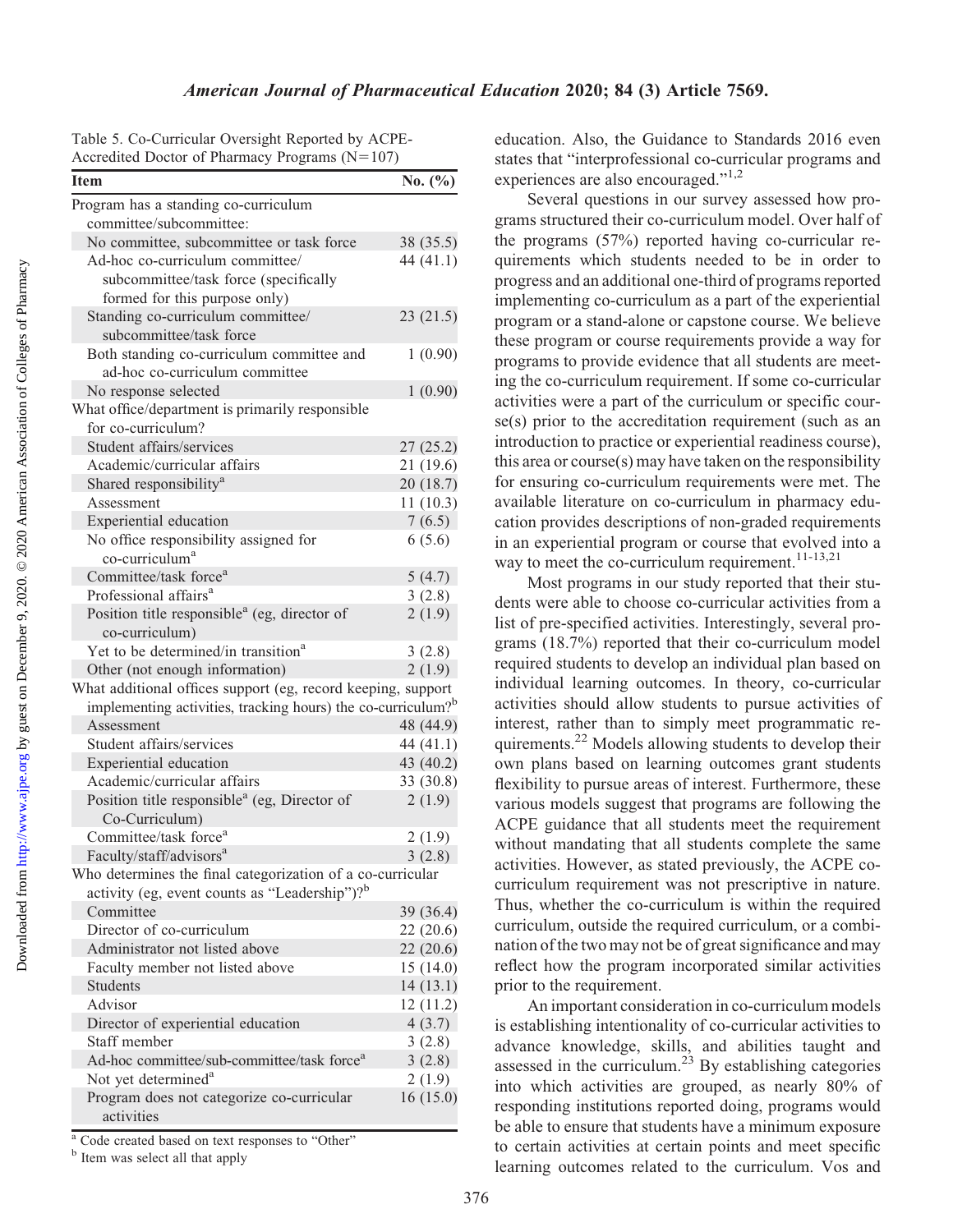Table 6. Co-Curricular Documentation and Assessment Reported by ACPE-Accredited Doctor of Pharmacy Programs  $(N=107)$ 

| <b>Item</b>                                                               | No. $(\% )$ |
|---------------------------------------------------------------------------|-------------|
| How are you tracking co-curricular activity completion? <sup>a</sup>      |             |
| Self-assessment and/or reflection                                         | 89 (83.2)   |
| What activities have been completed                                       | 83 (77.6)   |
| Number of activities completed                                            | 64 (59.8)   |
| Development in learning outcomes                                          | 50 (46.7)   |
| Hours completed                                                           | 38 (35.5)   |
| Digital badge <sup>b</sup>                                                | 2(1.9)      |
| Not tracking                                                              | 7(6.5)      |
| What, if any, technology platforms does your program use to               |             |
| compile and/or assess student work related to co-curriculum? <sup>a</sup> |             |
| Experiential management system (eg,<br>E*Value, PharmAcademic, CORE)      | 51 (47.7)   |
| ePortfolios                                                               | 44 (41.1)   |
| Learning Management System (eg,<br>BlackBoard, Canvas, Moodle)            | 36 (33.6)   |
| Online survey platform                                                    | 32 (29.9)   |
| Testing software (eg, ExamSoft)                                           | 11(10.3)    |
| Rubric/rater software                                                     | 11(10.3)    |
| Home grown (including Google Docs) <sup>b</sup>                           | 5(4.7)      |
| Assessment management platform <sup>b</sup>                               | 4(3.7)      |
| Student involvement software <sup>b</sup>                                 | 4(3.7)      |
| Employer-based training platform <sup>b</sup>                             | 1(0.9)      |
| None                                                                      | 6(5.6)      |
| How is co-curricular feedback provided to students? <sup>a</sup>          |             |
| Notification that requirement was met or not met                          | 71 (66.4)   |
| Written feedback                                                          | 62 (57.9)   |
| Verbal feedback                                                           | 51 (47.7)   |
| Rubric results                                                            | 31 (29.0)   |
| Peer group discussion                                                     | 26 (24.3)   |
| Exam or quiz grade                                                        | 6(5.6)      |
| No feedback                                                               | 13(12.1)    |
| Feedback is provided by: <sup>a</sup>                                     |             |
| Advisor                                                                   | 69 (64.5)   |
| Course faculty                                                            | 49 (45.8)   |
| Professional staff                                                        | 29(27.1)    |
| Peer (other pharmacy students)                                            | 22 (20.6)   |
| Preceptor                                                                 | 15 (14.0)   |
| Other students (non-pharmacy students)                                    | 7(6.5)      |
| Other campus faculty staff (career counselor,<br>volunteer)               | 7(6.5)      |
| Director of co-curriculum or assessment <sup>b</sup>                      | 6(5.6)      |
| External health care provider (non-preceptor)                             | 4(3.7)      |
| No feedback is provided                                                   | 13(12.1)    |

<sup>a</sup> Item was select all that apply

<sup>b</sup> Code created based on text responses to "Other"

colleagues described a model that established a threshold for the number of co-curricular hours required from three categories: professional leadership, professional service, and community engagement.<sup>13</sup> Hoffman and colleagues described a model in which students were required to

complete a specified number of co-curricular activities, which varied by professional year, from five categories: professional education, patient care services, legislative advocacy, professional service/leadership, and health care-related community service/philanthropy.<sup>11</sup>

Another way of providing possible evidence of the intentionality of co-curricular activities could be mapping them to learning outcomes. Providing students with a map of how the co-curriculum model is linked with course work may help students to identify which outcomes are being met. The learning outcomes to which activities were most frequently mapped (by 75.7% of responding institutions) were ACPE Standards 1-4, which could be expected given that the Guidance to Standards 2016 includes that co-curricular experiences linked to outcomes in Standards 1-4 are most useful to students. $<sup>2</sup>$  As previ-</sup> ously described, Hoffman and colleagues provided an example of a co-curriculum model including a table demonstrating categories, examples of activities for each category, and ACPE accreditation standard alignment for each category.11 Another study by Ramia and colleagues demonstrated the mapping of personal and professional development using both faculty members (enacted curriculum) and students (learned curriculum) in curricular, co-curricular, and extracurricular experiences.<sup>16</sup> However, a student's learning can vary based on the setting and experience.<sup>24</sup> Therefore, it may be useful to have students report what learning outcomes were attained during a particular experience. In our study, 13.1% of responding programs reported that students determined the final categorization of co-curricular activities. Fjortoft reported having students in leadership complete a survey following the implementation of student organization events. Students were asked to identify the domains, based on ACPE Standards 1-4, that characterized the activity.<sup>25</sup> Perhaps this approach could be used by students for reporting co-curricular activities as well.

In our study, 40% of programs reported that cocurricular activities counted as course credit, which may challenge the notion of co-curriculum. However, given the open-ended nature of our survey instrument, it is unclear how respondents interpreted this question. Because ACPE does not require a prescriptive co-curriculum design requirement, our intent with open-ended questions on the survey was to capture as much data as possible from programs for subsequent thematic analysis. A review by Bartkus and colleagues concluded that varying definitions exist but co-curricular activities appear to require "a student's participation outside of normal classroom time as a condition for meeting a curricular requirement." Arguably, activities within the curriculum that require outside experiences should count as co-curricular. Some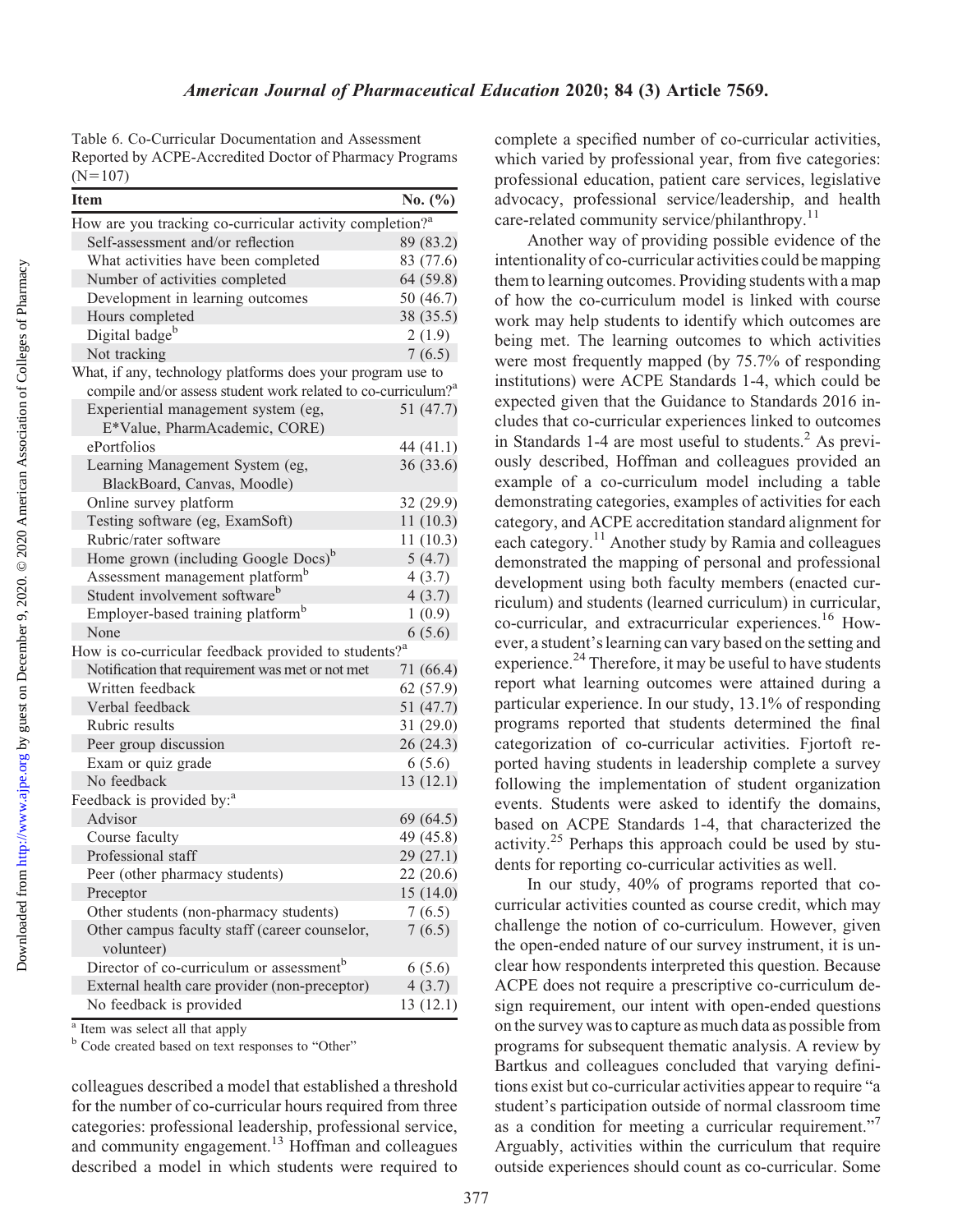| <b>Response</b> <sup>a</sup>                                                                             | Currently in Use No. (%) | Planning to Add in Next 12 Months No. (%) |
|----------------------------------------------------------------------------------------------------------|--------------------------|-------------------------------------------|
| Reflections                                                                                              | 96 (89.7)                | 26(24.3)                                  |
| Self-assessment surveys                                                                                  | 68 (63.6)                | 28(26.2)                                  |
| Checklist                                                                                                | 40 (37.4)                | 11(10.3)                                  |
| <b>Introductory Pharmacy Practice Experience</b><br>(IPPE) evaluations                                   | 28(26.2)                 | 3(2.8)                                    |
| Assessment by faculty member or licensed<br>healthcare professional of student<br>presentation or poster | 25(23.4)                 | 11(10.3)                                  |
| Performance assessments or other<br>demonstrations of skill/ability                                      | 25(23.4)                 | 19(17.8)                                  |
| Advanced Pharmacy Practice Experience<br>(APPE) evaluations                                              | 22(20.6)                 | 3(2.8)                                    |
| Written exams/quizzes                                                                                    | 3(2.8)                   | 1(0.9)                                    |
| Portfolio <sup>b</sup>                                                                                   | 4(3.7)                   | 0(0.0)                                    |
| Paper/project <sup>b</sup>                                                                               | 1(0.9)                   | 0(0.0)                                    |
| Group session/feedback <sup>b</sup>                                                                      | 2(1.9)                   | 0(0.0)                                    |
| Feedback from advisor <sup>b</sup>                                                                       | 4(3.7)                   | 2(1.9)                                    |
| Peer assessment                                                                                          | 0(0.0)                   | 1(0.9)                                    |
| No assessment currently/planned to add <sup>b</sup>                                                      | 5(4.7)                   | 48 (44.9)                                 |

Table 7. Co-Curricular Assessment Measures Reported by ACPE-Accredited Doctor of Pharmacy Programs (N=107)

<sup>a</sup> Item was select all that apply

<sup>b</sup> Code created based on text responses to "Other"

programs may have experiences embedded in courses which require activities outside of classroom time, and they could count these as co-curricular activities, such as creating a business plan, making an advocacy visit to a legislator's office, or attending a support group meeting for substance abuse. Over half (54.2%) of responding institutions reported that the co-curriculum was implemented as a part of a standalone co-curriculum course, a capstone course, or another didactic course that was not standalone or capstone in nature. Given the close association between the curriculum and co-curriculum mandated by ACPE and evidence of overlap found in our survey results, any changes made to the curriculum could have a direct and tangible impact on the co-curriculum and vice versa. Thus, institutions engaged in curricular revision, whether prospective in nature or part of normal quality assurance, should ensure that appropriate considerations are made so that the full intent of the program's curriculum and co-curriculum are carried out.

Several questions were also posed regarding the structure and personnel involved in the program's cocurriculum model. While two-thirds of programs reported having a standing or ad hoc committee, subcommittee, or task force to oversee the co-curriculum, almost 20% of programs reported that co-curriculum was a shared responsibility and most programs reported having additional offices supporting the co-curriculum. This may reflect that activities now categorized as co-curricular

were previously administered by multiple offices and subsequently remained under their oversight. However, with the ACPE co-curriculum requirement, additional tasks may be required, and it is unclear whether programs have allocated additional resources for these offices to accommodate the increase in workload. Interestingly, over 20% of programs reported that a director of co-curriculum (or similarly titled individual) determined the final categorization of activities. Given the relatively new emphasis on co-curriculum as an accreditation requirement, these position titles may either be new or have evolved from previous oversight roles under either assessment or student affairs offices as noted previously.

Our research demonstrated a high use of reflections (nearly 90% of responding programs) for tracking and assessing the co-curriculum, which would be expected given that ACPE encourages student self-reflection.<sup>2</sup> We also showed that a large majority (83.2% of responding programs) were using either self-assessments or reflection for tracking student completion of co-curricular activities. Researchers of co-curriculum in higher education recommend the use of self-reflection for assessment as they have found that reflection helps students to internalize their experiences.<sup>26,27</sup> Reflection, as defined in higher education literature, supports completion of learning objectives by promoting critical thinking in the student, demonstrating the student's inductive or deductive reasoning skills, intentionally engaging the student in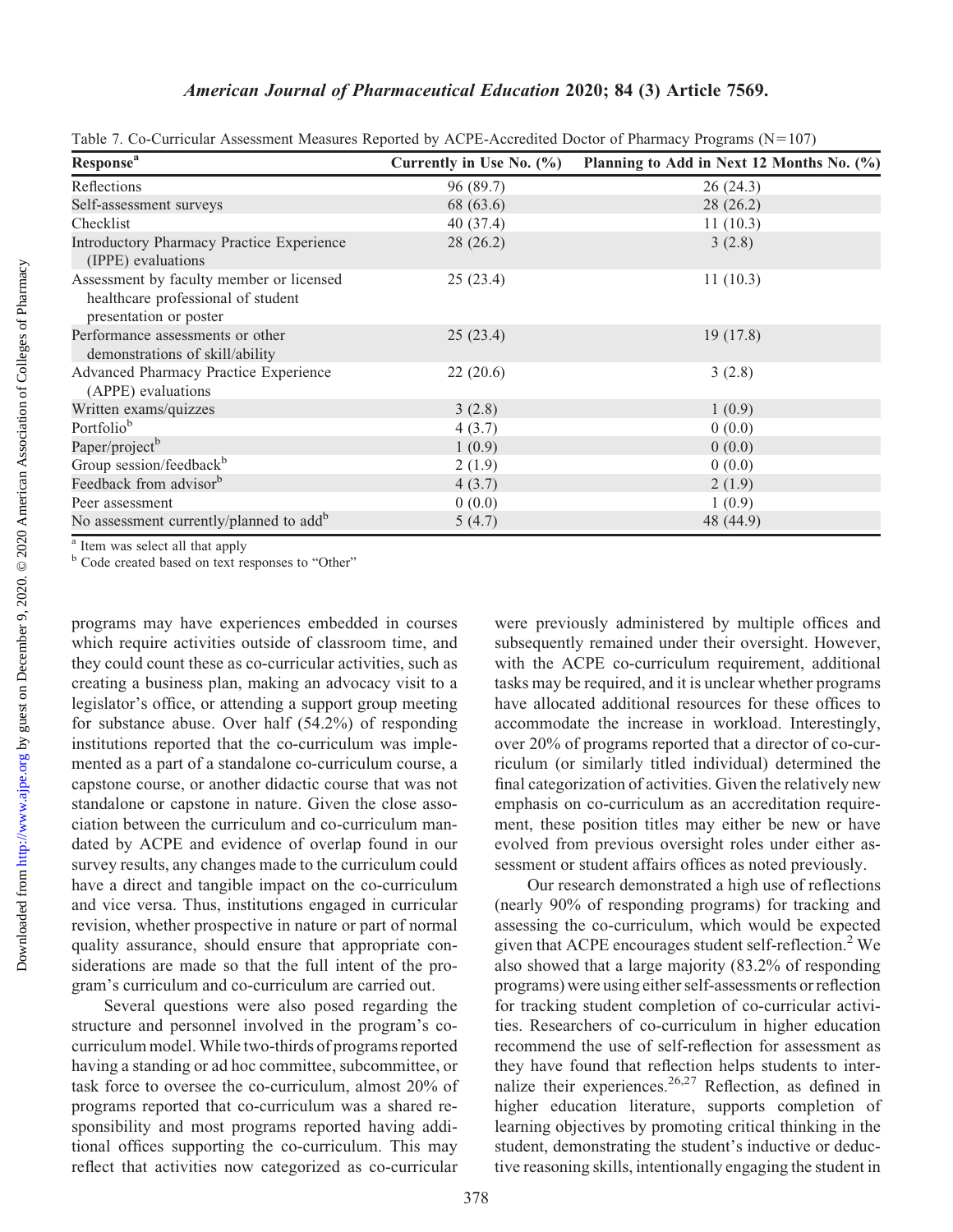community experiences, and cultivating the student's awareness of herself as an active participant in the activity.28 Other common measures of assessment employed by institutions responding to our survey included student self-assessment surveys (63.6% of programs), checklists (37.4% of programs), and introductory pharmacy practice experience (IPPE) evaluations (26.2% of programs). Within pharmacy education, studies evaluating a program's co-curriculum model offer some insight into how assessment can be completed. Hoffman and colleagues reported the frequency of student participation in co-curricular activities and use of a satisfaction survey.<sup>11</sup> Students were required to submit a personal reflection, but the reflections were not analyzed. The researchers recognized a need to reevaluate the reflection process to include more structured reflection items. Vos and colleagues reported the number of hours pharmacy students spent engaged in co-curricular activities. Additionally, at the beginning of the year, the students wrote professional development goals.13 More research is needed regarding the effectiveness of assessment measures, including reflections, in tracking student development. Also, pharmacy faculty members may require training in how to properly use rubrics and accurately evaluate reflections to ensure consistency, and more information is needed on how this is being done in co-curriculum models.

Despite the high response rate of this study, there are several important limitations to note. First, the study was limited to the responses obtained from the respondent for each institution and may not reflect all elements of the cocurriculum model accurately, particularly those co-curricular aspects that the respondent was not aware of. To prevent this, the survey was sent to respondents as a document and recommended that they collect answers from all individuals able to provide input. However, some respondents may have completed the survey online without consulting others or may have excluded individuals who had relevant knowledge. Second, the exact definition of co-curriculum in pharmacy education is still in development, and an ACPE-endorsed model satisfactory for accreditation requirements is not available. Given the lack of a widely accepted definition for co-curriculum, respondents may have had different interpretations or used different terminology when considering their school's co-curriculum model (ie, model description, categorization), which may have influenced their survey responses. We considered these possible limitations when developing the survey instrument; thus, almost every item had a response option of "other" where respondents were able to write-in their response. This feature proved useful as it gave us insight into the characteristics of programs

and led us to identify themes that would have otherwise remained unrecognized.

Continued studies of individual co-curriculum models are important to help define co-curriculum and to determine what works well. $^{2}$  Such studies will help to define key features of co-curriculum models and eventually establish best practices once an ACPE-endorsed model is determined. Another area that should be addressed is methods for the assessment of co-curricular experiences, particularly the use of reflections as this has not been thoroughly evaluated in the current literature. Finally, the ACPE co-curriculum requirement is still relatively new and definitive measures for adequacy and appropriateness of co-curriculum activities have yet to be outlined.While this study attempted to present the current landscape of co-curriculum across US pharmacy institutions, readers should recognize that what is currently being implemented may not be the best or most appropriate way to fulfill the co-curriculum requirement per ACPE accreditation requirements. Future studies should also assess the progression and maturation of co-curriculum models. Some programs may be able to restructure their co-curriculum model, particularly as they receive feedback from the ACPE during regular reporting and accreditation site visits. Alternatively, programs may find that certain co-curriculum models are more resource-intensive and may reallocate resources or create additional positions to support the model.

#### **CONCLUSION**

This study described how co-curriculum models are being implemented in pharmacy programs including purpose, types of activities, personnel involved, and assessment strategies. We found significant consensus among pharmacy schools regarding the structure and types of activities included in their co-curriculum model and in the collaborative oversight of the co-curriculum. Notable variation in assessment of co-curriculum was evident. Further research is needed to track development and changes in co-curriculum models over time and to determine what additional resources are needed to meet this requirement. The study results may be useful to members of the Academy when evaluating the current state of co-curriculum implementation across institutions and potentially areas of program development or resources that may be needed across the Academy.

#### **REFERENCES**

1. Accreditation Council for Pharmacy Education. Accreditation Standards and Key Elements for the Professional Program in Pharmacy Leading to the Doctor of Pharmacy Degree ("Standards 2016"). Published February 2015. [https://www.acpe-accredit.org/pdf/](https://www.acpe-accredit.org/pdf/Standards2016FINAL.pdf) [Standards2016FINAL.pdf.](https://www.acpe-accredit.org/pdf/Standards2016FINAL.pdf) Accessed March 18, 2020. 2. Accreditation Council for Pharmacy Education. Guidance for the Accreditation Standards and Key Elements for the Professional